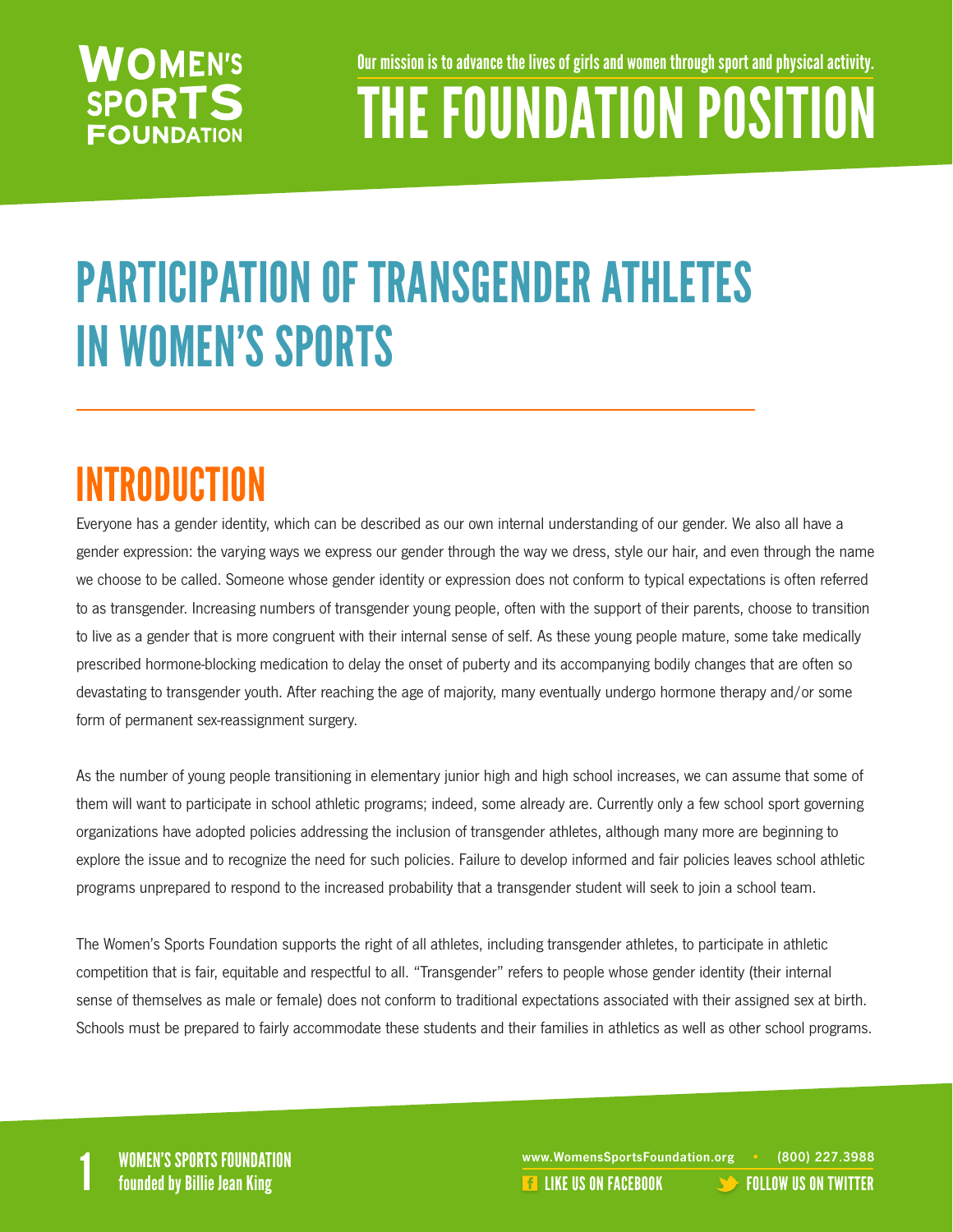The Foundation has prepared the following position paper to help equip schools and transgender student-athletes with the information they need to ensure fair access and integration into sports and physical activity.

### I. ARE SCHOOLS OBLIGATED TO ACCOMMODATE TRANSGENDER ATHLETES?

Yes. The Equal Protection Clause of the U.S. Constitution and Title IX's prohibitions against sex discrimination have both been interpreted by state and federal courts to encompass discrimination based on gender stereotyping, including discrimination against individuals because of their gender identity or expression (i.e. transgender athletes). Therefore, schools may face legal liability if they deny access to such student-athletes, even if no law explicitly addresses the issue.

In addition to federal laws and federal constitutional protection, transgender student-athletes are protected under many state and local laws. A growing number of states have enacted legislation explicitly prohibiting discrimination based on gender identity/ expression: California, Colorado, Hawaii, Illinois, Iowa, Maine, Minnesota, New Jersey, New Mexico, Oregon, Rhode Island, Vermont, Washington and the District of Columbia. A number of additional states prohibit discrimination based on gender identity or expression under state disability laws. Additionally, California, Illinois, Iowa, Maine, Maryland, Minnesota, New Jersey, Oregon, Vermont and the District of Columbia have enacted Student Rights Laws that explicitly prohibit discrimination or harassment based on gender identity or expression in schools. Dozens more states have passed laws that prohibit such harassment and discrimination generally, with no specific categories of students listed. Individuals might find protection at a local level as well, as more schools are adding "gender identity/expression" to their non-discrimination policies.

www.WomensSportsFoundation.org • (800) 227.3988<br>2 **2 Founded by Billie Jean King** 2 Like US ON FACEBOOK [FOLLOW US ON TWITTER](http://twitter.com/#!/womenssportsfdn)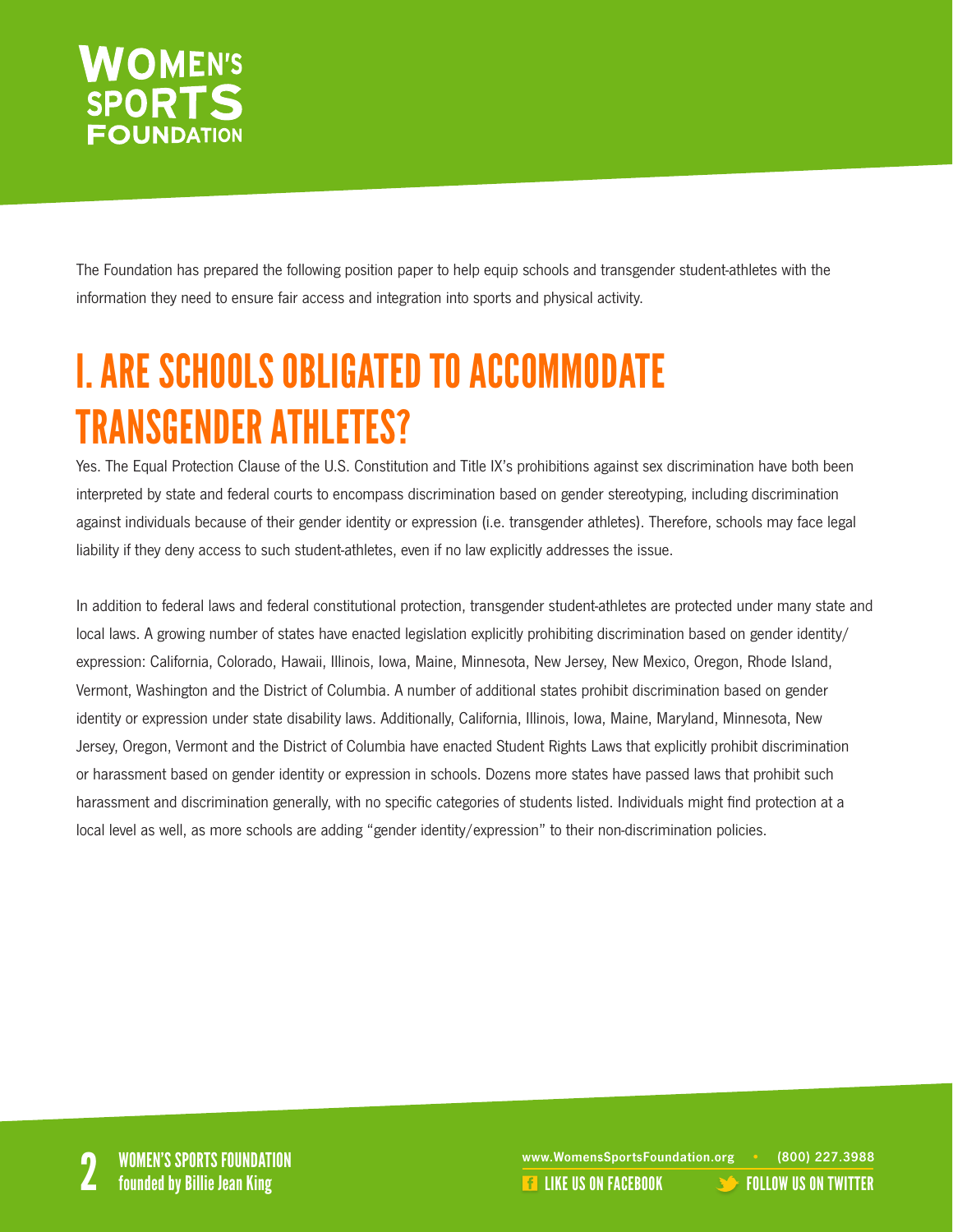### II. WHAT TYPES OF PHYSICAL ACCOMMODATIONS MUST SPORTS GOVERNING BODIES MAKE TO ENSURE THE INCLUSION OF TRANSGENDER ATHLETES IS FAIR AND APPROPRIATE?

Individual sport governing organizations should accommodate transgender athletes to ensure access to locker rooms, showers and toilet facilities appropriate for their gender identity. These accommodations should be made with the comfort and privacy of all athletes in mind. Ideally, transgender athletes should have access to the facilities that are available to other athletes of the gender with which they identify. Athletes who desire increased privacy should be provided with accommodations that best meet their needs and privacy concerns, such as, where possible, private showers, changing areas and toilet facilities within locker rooms, or separate changing areas, toilets or showers. If women's and men's team uniforms in the same sport are different, transgender athletes with female gender identities should be permitted to wear the women's team uniform and vice versa. Gender-neutral dress codes and recognition of preferred gendered pronouns and names of transgender athletes are also an important aspect of according respect and fair treatment.

### III.DO MALE TO FEMALE TRANSGENDER ATHLETES HAVE APHYSICAL ADVANTAGE IN COMPETITION AGAINST NON-TRANSGENDER FEMALES?

No. If a young person transitions from male to female prior to puberty, as in the case of some transgender people, no accommodation is necessary at all and this student should be treated as any other competitor in girls' or women's sports. Additionally, if a transgender student transitions after puberty, medical experts increasingly agree that the effects of taking female hormones negate any strength and muscular advantage that testosterone may have provided and places a male-to-female transgender athlete who has completed her transition in the same general range of strength and performance exhibited by nontransgender females who are competing. A female-to-male transgender athlete has no physical advantage before, during or after transition and should be permitted to participate fully on male sports teams. Goorin, Louis, and Mathijs Bunck, "Transsexuals and Competitive Sports," European Journal of Endocrinology 151 (2004): 425-429.

WOMEN'S SPORTS FOUNDATION<br>
State of the state of the state of the state of the state of the state of the state of the state of the state o<br>
State of the US ON FACEBOOK [FOLLOW US ON TWITTER](http://twitter.com/#!/womenssportsfdn)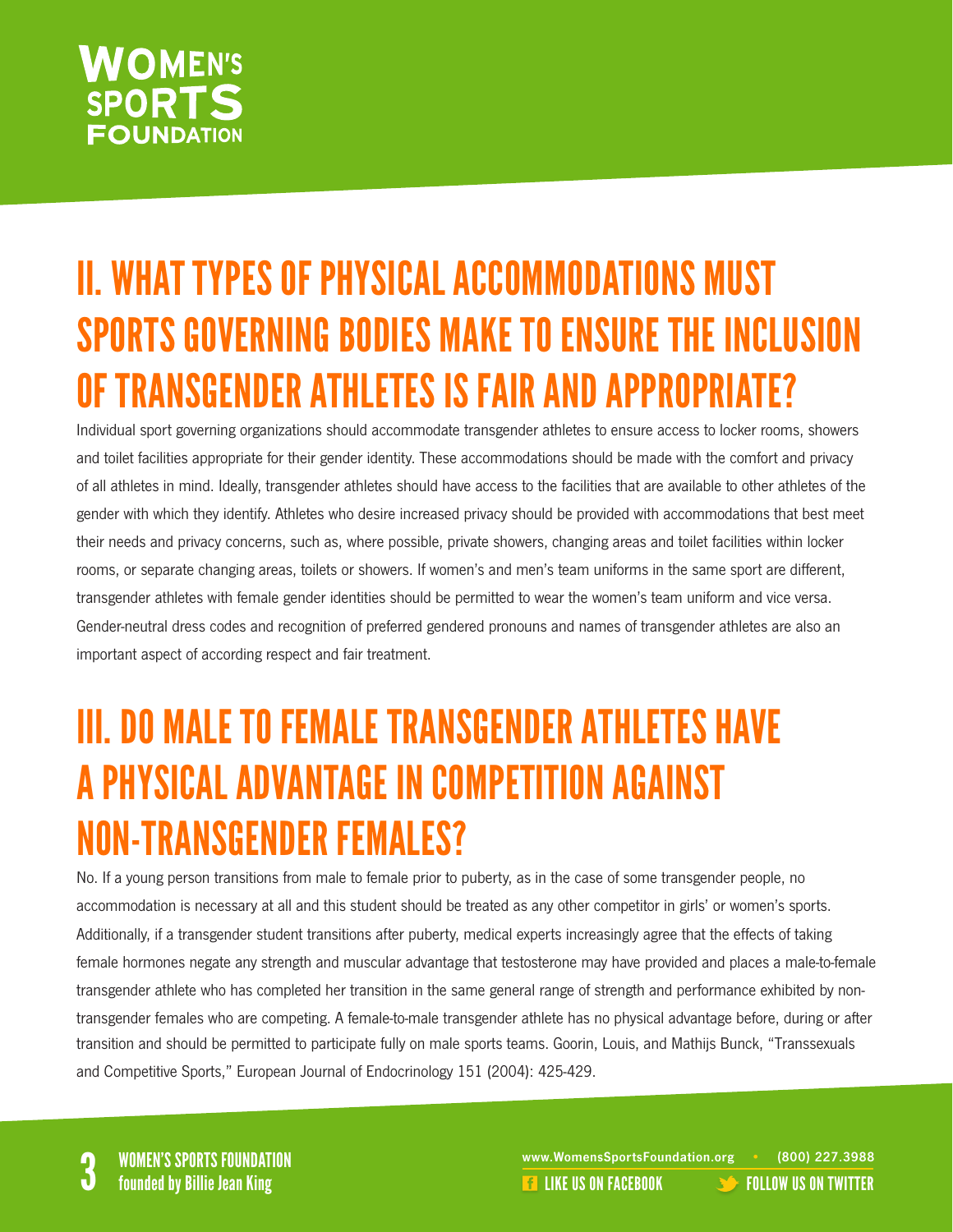### IV. WHAT OBLIGATIONS DO SPORT GOVERNING BODIES HAVE TO EDUCATE THEIR MEMBERS ABOUT THE RIGHTS OF TRANSGENDER ATHLETES?

Sport governing organizations should provide education to their member institutions and to individual coaches, athletes, administrators and other stakeholders about transgender athletes and their right to equal sport participation. These educational efforts should be focused on providing participants with an understanding of how transgender athletes will be accommodated in ways that protect the rights of all athletes to participation in a fair and respectful sports environment. For general resources and information about transgender rights and educational resources, please see:

[Transgender Law and Policy Institute: www.transgenderlaw.org](http://www.transgenderlaw.org) [National Center for Transgender Equality: www.nctequality.org](http://www.nctequality.org) [Transgender Law Center: www.transgenderlawcenter.org](http://www.transgenderlawcenter.org) [National Center for Lesbian Rights: www.nclrights.org](http://www.nclrights.org) [National Gay and Lesbian Task Force: www.thetaskforce.org](http://www.thetaskforce.org) [Gay, Lesbian, Straight Education Network: www.glsen.org](http://www.glsen.org) [Lambda Legal: www.lambdalegal.org](http://www.lambdalegal.org)

### V. WHAT ARE THE ELEMENTS OF SOUND SCHOOL POLICY ON TRANSGENDER ATHLETES?

Sport governing bodies, including high school and collegiate athletic programs, should develop policies addressing the following elements and meet the following objectives:

- Set clear and reasonable criteria for determining an athlete's eligibility to compete that are based on up-to-date expert legal and medical knowledge about the effects of gender transition on athletic performance.
- Be tailored to the specific sport context (level and eligibility needs), age of the athlete and age when the athlete transitions.